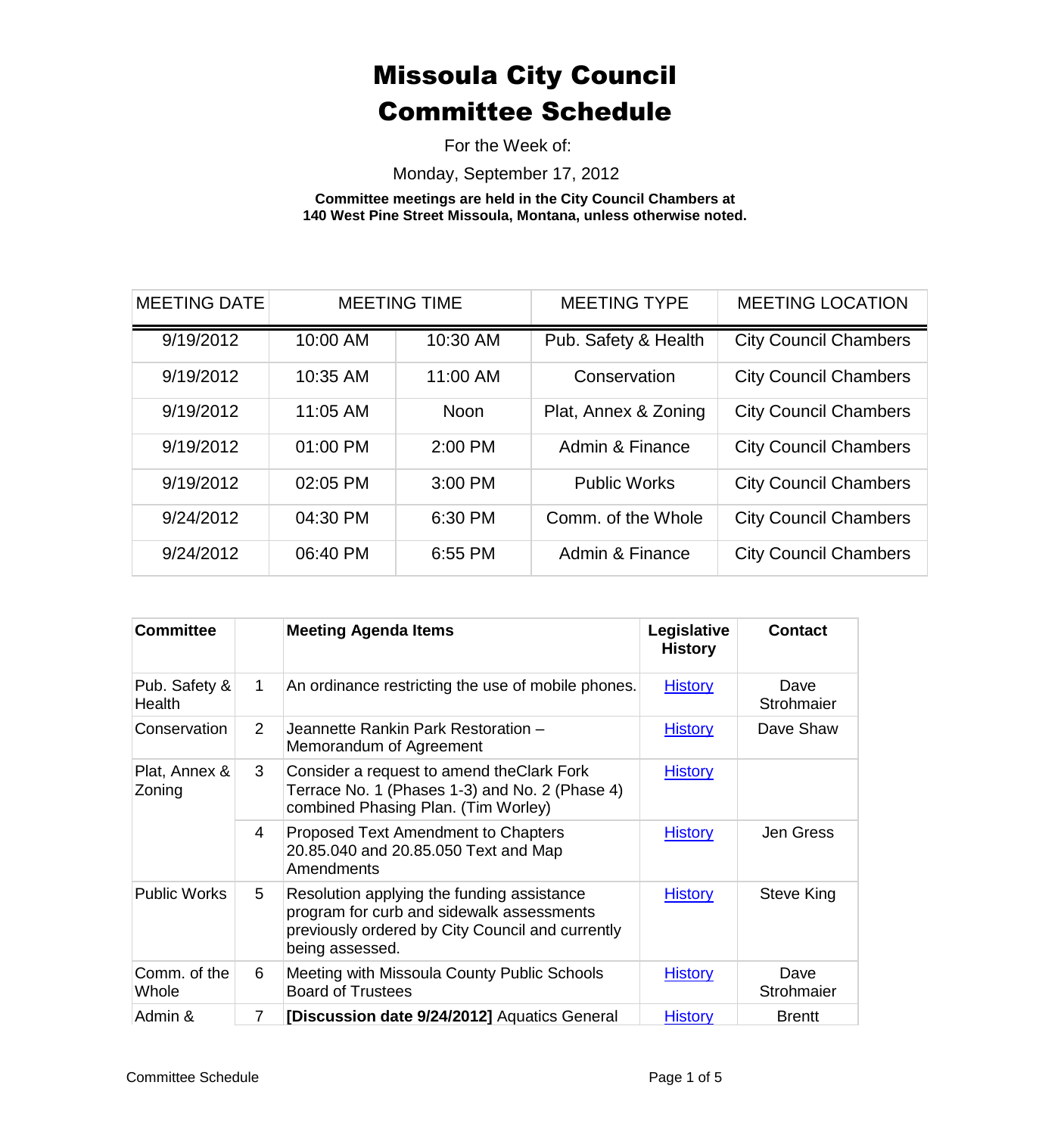For the Week of:

Monday, September 17, 2012

**Committee meetings are held in the City Council Chambers at 140 West Pine Street Missoula, Montana, unless otherwise noted.**

| Finance |   | Obligation Bond refunding sale                                      |                | Ramharter        |
|---------|---|---------------------------------------------------------------------|----------------|------------------|
|         |   | [Discussion date 9/19/2012] Microsoft service<br>agreement contract | <b>History</b> | Carl Horton      |
|         | 9 | [Discussion date 9/19/2012] Updates to the City<br>Council rules.   | <b>History</b> | <b>Bob Jaffe</b> |

*The following items have been referred to City Council committees, but the committees will not discuss them in the coming week:*

| <b>Committee</b>      |                 | <b>Held Meeting Agenda Items</b>                                                                                                                   | Legislative<br><b>History</b> | <b>Contact</b>        |
|-----------------------|-----------------|----------------------------------------------------------------------------------------------------------------------------------------------------|-------------------------------|-----------------------|
| Admin &<br>Finance    | 1               | Journal vouchers                                                                                                                                   | <b>History</b>                |                       |
|                       | $\overline{2}$  | Budget transfers.                                                                                                                                  | <b>History</b>                |                       |
|                       | 3               | Review Missoula's insurance experience,<br>particularly work comp; propose improvements if<br>warranted.                                           | <b>History</b>                | <b>Ed Childers</b>    |
|                       | 4               | Review the City's current policy for charging the<br>public for various City-produced documents.                                                   | <b>History</b>                | Dave Strohmaier       |
|                       | 5               | Disposition of surplus City land.                                                                                                                  | <b>History</b>                | Nancy Harte           |
|                       | 6               | Council rules to change the Council's regular<br>meeting schedule to two meetings per month.                                                       | <b>History</b>                | Marty Rehbein         |
| Comm. of the<br>Whole | 7               | Discuss OPG reorganization proposal with<br>Department Heads.                                                                                      | <b>History</b>                | <b>Marilyn Marler</b> |
|                       | 8               | Propose the City Council be a member unit of the<br>Missoula Chamber of Commerce.                                                                  | <b>History</b>                | <b>Dick Haines</b>    |
|                       | 9               | Update on the re-organization of Office of<br>Planning and Grants, Engineering and Building<br>services into the proposed Development<br>Services. | <b>History</b>                | Mayor Engen           |
|                       | 10 <sup>°</sup> | Web conference with Steve Dodd from Every<br>Voice Engaged about Municipal Gaming Tool to<br>engage the public in budget prioritization            | <b>History</b>                | <b>Caitlin Copple</b> |
|                       | 11              | City Council Strategic Planning Session.                                                                                                           | <b>History</b>                | <b>Marilyn Marler</b> |
|                       | 12              | Resolution recognizing government-to-                                                                                                              | <b>History</b>                | Dave Strohmaier       |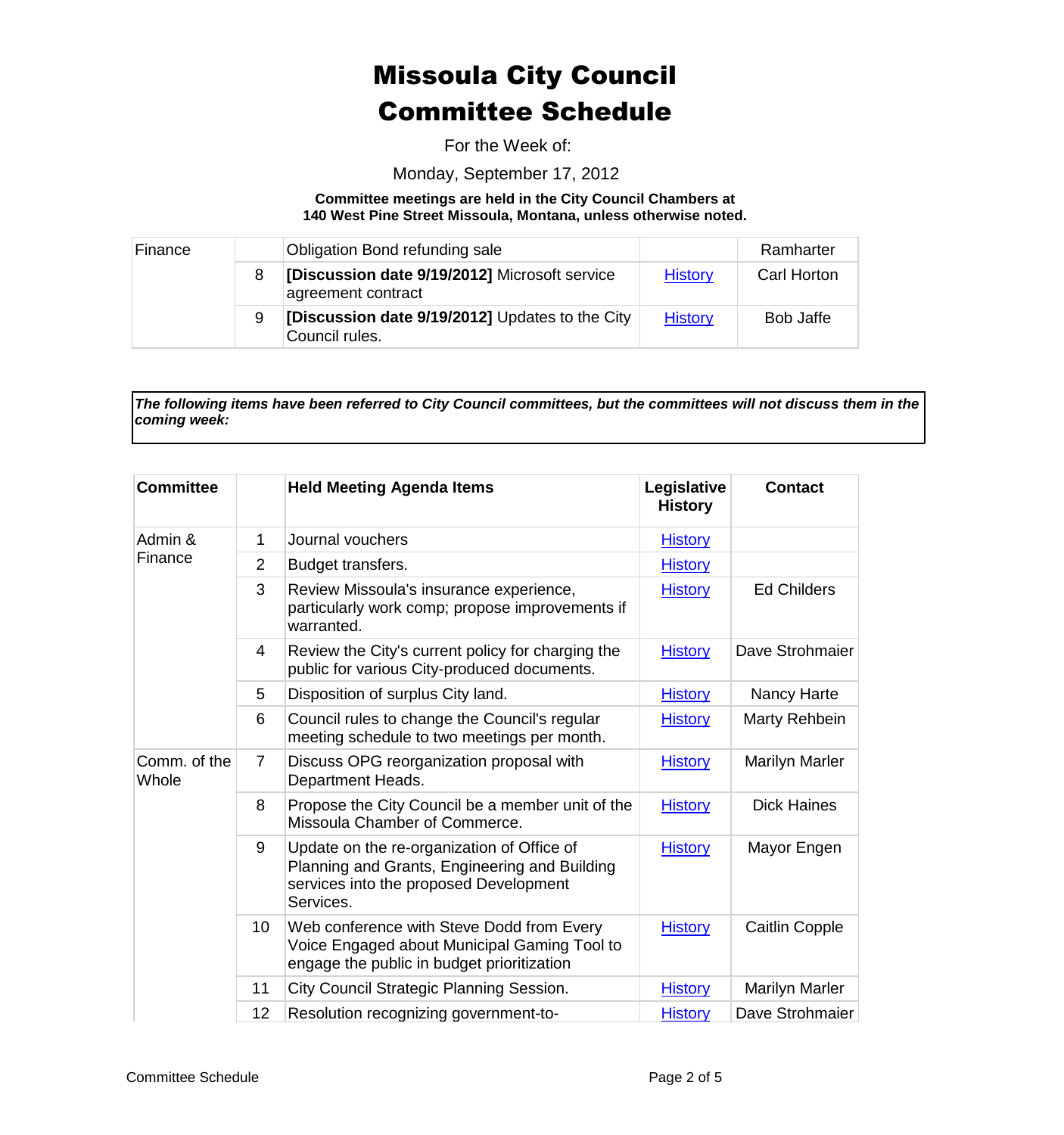For the Week of:

Monday, September 17, 2012

**Committee meetings are held in the City Council Chambers at 140 West Pine Street Missoula, Montana, unless otherwise noted.**

|                         |    | government relations between the City of<br>Missoula and the Confederated Salish and<br>Kootenai Tribes (CSKT) and organizing a joint<br>meeting of the Missoula City Council and the                                      |                |                                    |
|-------------------------|----|----------------------------------------------------------------------------------------------------------------------------------------------------------------------------------------------------------------------------|----------------|------------------------------------|
|                         |    | <b>Confederated Salish and Kootenai Tribal Council</b>                                                                                                                                                                     |                |                                    |
|                         | 13 | Bi-annual meeting with the Chamber of<br>Commerce                                                                                                                                                                          | <b>History</b> | <b>Marilyn Marler</b>              |
|                         | 14 | Updates from Council representatives on the<br>Health Board, Community Forum, Transportation<br>Policy Coordinating Committee, other boards and<br>commissions as necessary. (Ongoing)                                     | <b>History</b> |                                    |
|                         | 15 | Joint meeting of the Mayor, City Council and<br>County Commission; a facilitated quarterly OPG<br>review as directed in the Interlocal Agreement.                                                                          | <b>History</b> | Mayor Engen                        |
| Plat, Annex &<br>Zoning | 16 | Accessory Dwelling Unit Project--Review a public<br>outreach planfor the accessory dwelling unit<br>(ADU) project.                                                                                                         | <b>History</b> | <b>Laval Means</b>                 |
|                         | 17 | Proposed 2012 City Zoning Maintenance<br>Amendments                                                                                                                                                                        | <b>History</b> | Lewis Yellow<br>Robe               |
|                         | 18 | Amend Article 7. Error Corrections and<br>Adjustments to the subdivision regulations to<br>allow for restrictions or conditions placed on a plat<br>by the governing body to be amended or removed<br>by a future council. | <b>History</b> | <b>Jon Wilkins</b>                 |
|                         | 19 | Discussion of City planning issues with members<br>of the Planning Board.                                                                                                                                                  | <b>History</b> | <b>Bob Jaffe</b>                   |
|                         | 20 | Annexation, (see separate list at City Clerk's<br>Office for pending annexations) (Ongoing in<br>committee)                                                                                                                | <b>History</b> |                                    |
| Pub. Safety &<br>Health | 21 | Discuss the city's response to illegal fireworks in<br>Missoula.                                                                                                                                                           | <b>History</b> | Dave Strohmaier                    |
|                         | 22 | Discussion of University Neighborhood Quality of<br>Life Issues                                                                                                                                                            | <b>History</b> |                                    |
|                         | 23 | Discussion of sexual assault prevention campaign<br>and consideration of unfunded crime victim<br>advocate urban outreach position.                                                                                        | <b>History</b> | <b>Caitlin Copple</b>              |
|                         | 24 | Safety aspects of management of the urban deer<br>population in the city of Missoula.                                                                                                                                      | <b>History</b> | Dick Haines, Jon<br><b>Wilkins</b> |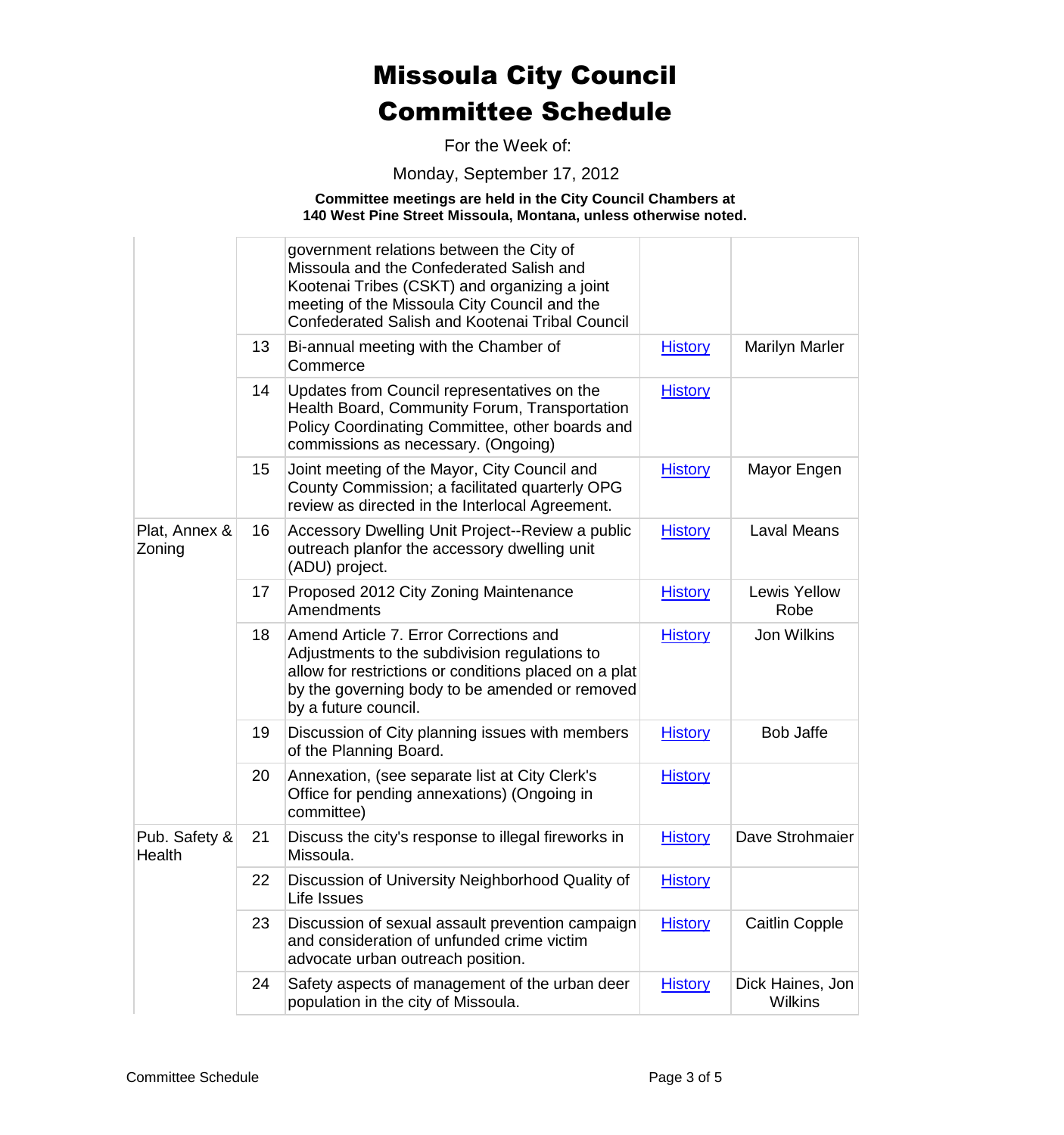For the Week of:

Monday, September 17, 2012

**Committee meetings are held in the City Council Chambers at 140 West Pine Street Missoula, Montana, unless otherwise noted.**

|                     | 25 | Eat Smart Coalition information.                                                          | <b>History</b> | Jason Wiener         |
|---------------------|----|-------------------------------------------------------------------------------------------|----------------|----------------------|
|                     | 26 | Revisit cell phone restrictions.                                                          | <b>History</b> | Dave Strohmaier      |
|                     | 27 | Discussion with Crime Victim Advocate Office.                                             | <b>History</b> |                      |
|                     | 28 | Air quality issues related to railroad operations in<br>and through Missoula.             | <b>History</b> | Dave Strohmaier      |
|                     | 29 | Health Department update.                                                                 | <b>History</b> | Ellen Leahy          |
|                     | 30 | Fire Department update.                                                                   | <b>History</b> | Jason Diehl          |
|                     | 31 | Police Department update.                                                                 | <b>History</b> | Mark Muir            |
| <b>Public Works</b> | 32 | Resolution to change the speed limit on Reserve<br>Street between Brooks and 39th Street. | <b>History</b> | <b>Wayne Gravatt</b> |
|                     | 33 | Discuss the timing of various traffic lights around<br>the City.                          | <b>History</b> | <b>Bob Jaffe</b>     |
|                     | 34 | Discuss the school speed zones.                                                           | <b>History</b> | Bob Jaffe            |
|                     | 35 | <b>Traffic Circle Maintenance Coordination</b>                                            | <b>History</b> | <b>Ed Childers</b>   |

*The City makes reasonable accommodations for any known disability that may interfere with a person's ability to participate in this meeting. Persons needing accommodation must notify the City Clerk's Office to make needed arrangements. Please call 552-6080 or write to Martha Rehbein, 435 Ryman Street, Missoula, Montana 59802, to make your request known.*